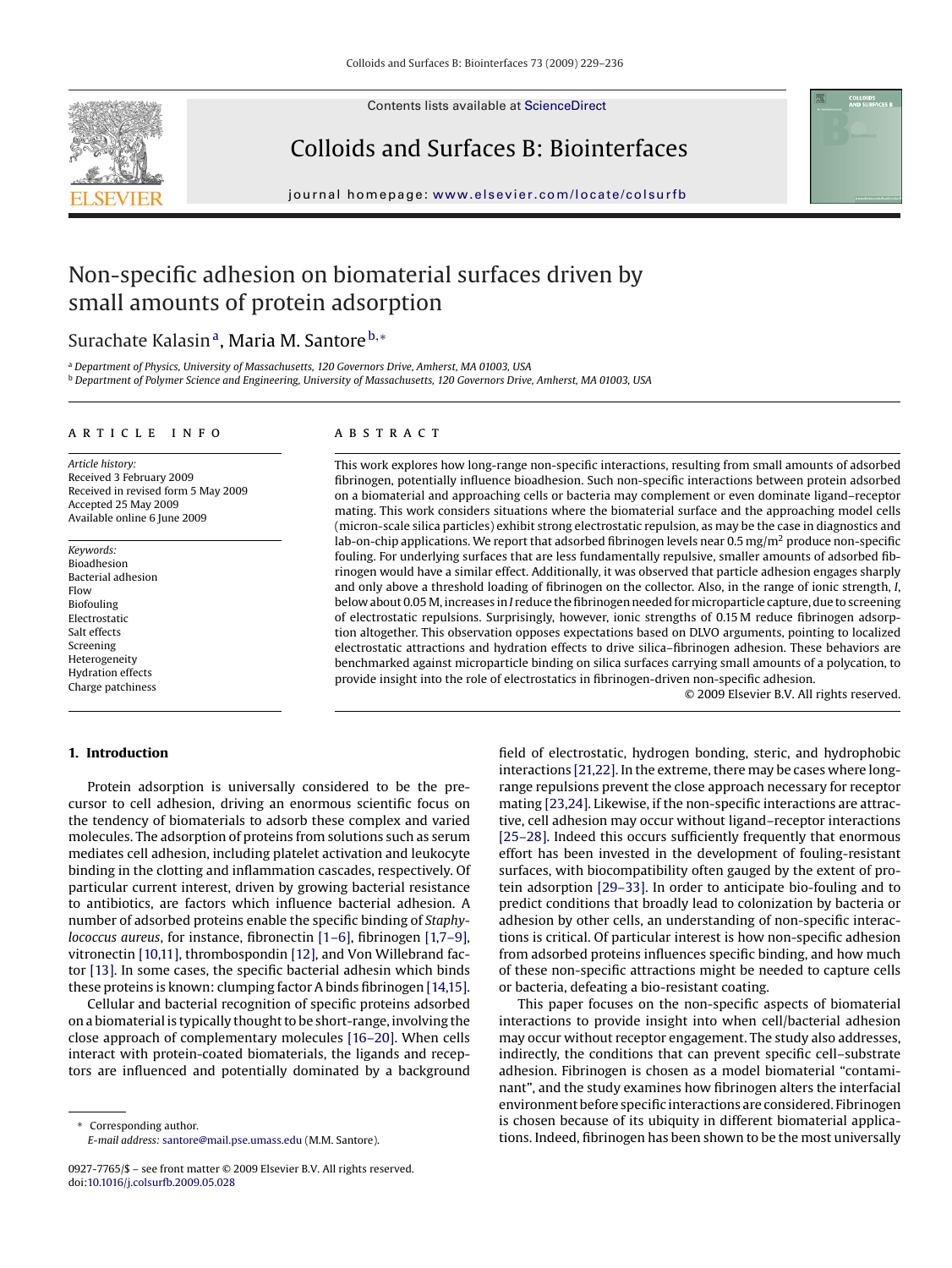adsorbing protein in applications such hemodialysis [\[7\]](#page-6-0) and can be responsible for infections of heart valves by *S. aureus* [\[34\]. F](#page-6-0)ibrinogen is negatively charged but contains substantial hydrophobic and cationic functionality [\[35–37\].](#page-6-0)

This study starts with surfaces that are fundamentally electrostatically repulsive: micron-sized silica particles and planar silica flats. Fibrinogen is added to the planar surface in small amounts, and the adhesion of the negative microparticles is studied as a function of the amount of fibrinogen on the flat. Variations in ionic strength tune the range and strength of the background repulsion providing insight into the nature of the fibrinogen-driven attractions: though fibrinogen is net negative, its small positive domains may contribute electrostatic attractions, while hydrophobic and hydrogen-bonding interactions may also be important.

Also worth noting, the choice of silica microparticles as "model cells" serves two purposes. First, they are strongly electrostatically repulsive towards the silica substrate prior to its fouling. Therefore, the fibrinogen levels reported here are an upper bound on the amount of protein adsorption which can be tolerated prior to non-specific cell capture. If the particles were less fundamentally repulsive toward the substrate, lower doses of fibrinogen would enable their capture. Second, the silica microparticles comprise a useful benchmark for *S. aureus* bacteria, which are also  $1\,\mu$ m spheres of fairly dense negative charge, with zeta potentials near −30 mV [\[38,39\], t](#page-7-0)hough differences arise from the brushy surface nature of some strains [\[40\]. I](#page-7-0)ndeed, we have previously demonstrated parallel behavior between the capture of these silica particles in flow on electrostatically patchy surfaces and the capture of *S. aureus* on collagen-containing surfaces [\[41,42\]. A](#page-7-0) wellcharacterized benchmark, such as silica particles, facilitates an understanding of factors such as charge heterogeneity, known to influence bacterial adhesion [\[43,44\].](#page-7-0)

This study identifies a minimum surface loading of fibrinogen that produces non-specific capture of the negative silica microparticles. Interestingly, the microparticle adhesion develops relatively sharply with increasing fibrinogen contamination, but does not occur at all below a threshold. This work interprets the threshold in terms of the arrangement of fibrinogen on the substrate. The relative roles of electrostatic and other (hydrophobic/hydrogen bonding) attractions are evaluated by parallel experiments where a cationic polymer is used as a model biomaterial foulant.

### **2. Materials and methods**

Bovine plasma fibrinogen IV, from Sigma (95% clottable), was used without further purification. Salts for phosphate buffer solutions,  $Na<sub>2</sub>HPO<sub>4</sub>$ ,  $KH<sub>2</sub>PO<sub>4</sub>$ , and NaCl were purchased from Fisher Scientific. The main component of the pH 7.4 buffer was a mixture of 0.008 M Na<sub>2</sub>HPO<sub>4</sub> and 0.002 M KH<sub>2</sub>PO<sub>4</sub> which produced a solution having an ionic strength of 0.026 M. Dilution of this buffer to an ionic strength of 0.005 M did not appreciably alter the pH. Physiological buffer was made by adding 0.15 M NaCl to the 0.026 M phosphate buffer to produce a solution having an ionic strength of 0.176 M.

Fisherfinest (Fisher Scientific) microscope slides were employed as substrates. These were soaked in concentrated sulfuric acid overnight, and then rinsed in substantial amounts of DI (deionized) water. The purpose of this treatment was to remove  $Na^+$ ,  $Ca^{2+}$ ,  $K^+$ and similar cations from the near-surface region to produce silica substrates more nearly similar to those of the silica spheres [\[35,45\].](#page-6-0)

All fibrinogen adsorption onto silica substrates was conducted in a shear flow cell [\[46,47\]](#page-7-0) at a wall shear rate of  $25 s<sup>-1</sup>$ , from a bulk solution concentration of 25 ppm in 0.026 M phosphate buffer, unless specifically noted. These fixed conditions for fibrinogen adsorption were applied throughout the study so that the initial adsorbed fibrinogen configurations were as uniform as possible, even though particle adhesion was studied at different ionic strengths. When less than a fully saturated layer of fibrinogen was desired, the fibrinogen was flowed for a controlled amount of time and then the bulk solution was switched back to 0.026 M buffer to halt the growing coverage. We previously demonstrated that the adsorbed amount of fibrinogen on silica could be precisely controlled in this fashion, based on the timing of the flowing fibrinogen solution, and not requiring on-line monitoring of the fibrinogen accumulation [\[35,48\].](#page-6-0)

 $1 \mu$ m diameter silica spheres were purchased from GelTech (Orlando), while 0.5  $\upmu$ m diameter silica spheres were purchased from Fiber Optic Center, Inc. (New Bedford, MA). Adhesion of these particles onto fibrinogen-containing surfaces from flowing suspension was studied in the same slit-shear cell employed for fibrinogen adsorption. The flow chamber was oriented perpendicular to the floor so that gravity did not affect particle–surface interactions.

In experiments where fibrinogen adsorption was monitored, near-Brewster optical reflectometry was typically used because particle adhesion could subsequently be monitored. Control runs demonstrating fibrinogen retention on the substrate during exposure to particle flow required total internal reflectance fluorescence (TIRF). TIRF employs fibrinogen labeled with fluorescein isothiocyanate (FITC) from Sigma. We chose TIRF for these control studies because it gives a clear interpretation of the fibrinogen level in the presence of adherent particles. Fibrinogen labeling was conducted at room temperature in carbonate buffer, and purification was done using a Biogel P-6 gel column, as previously detailed [\[47,49\]. W](#page-7-0)hen labeling is accomplished at levels of three per protein or less, as was the case here, TIRF provides an unambiguous measure of the amount of adsorbed protein [\[47,49\].](#page-7-0)

Near-Brewster optical reflectometry can monitor protein adsorption and particle deposition in series [\[50,51\].](#page-7-0) (Measuring protein adsorption prior to particle adhesion is not always necessary, as proteins can be adsorbed precisely in a blind fashion [\[35\].\)](#page-6-0) Our instrument, described previously in detail [\[52\], e](#page-7-0)mploys a 633 nm HeNe laser. For small silica particles and adsorbing proteins, the square root of the reflectance is linear in adherent particle  ${\rm mass}$  [\[50,52\]. F](#page-7-0)or the 1  ${\rm \mu m}$  particles, however, the square root of the reflectance requires calibration relative to transport-limited particle deposition [\[51\].](#page-7-0) In the current study, some of the data for particle deposition have been obtained with reflectometry, while some data were obtained with video-microscopy (a new instrument built part-way into our program). The latter is more direct, and easier to use but cannot be used to track fibrinogen adsorption preceding particle capture. When video-microscopy was employed to monitor particle deposition, it was done in a home-built lateral microscope, employing a  $20 \times$  objective [\[41,53\].](#page-7-0)

Studies assessing the contribution of electrostatic attractions to the adhesive nature of fibrinogen employed a sample of polydimethylaminoethyl methacrylate (pDMAEMA) from DuPont. It was 31,300 molecular weight and monodisperse. As described previously [\[41,50,51,54–57\]](#page-7-0) it was transferred from alcohol to aqueous solution and then to the desired buffer. pDMAEMA was adsorbed sparsely to acid-etch silica from a 20 ppm solution in a slit-shear flow cell at a wall shear rate of 5  $s^{-1}$ , with conditions for small levels of adsorption being well established. Our prior studies demonstrate that adsorbed pDMAEMA layers are retained completely below pH 8 [\[56–58\]](#page-7-0) and that adsorbed chains also tends to lie flat on the surface [\[55\]. T](#page-7-0)he current study focuses mostly on situations involving isolated adsorbed pDMAEMA coils.

Measurement of zeta potentials employed 1  $\mu$ m silica particles with different levels of adsorbed fibrinogen or pDMAEMA to assess the electrostatic conditions at the planar surfaces in the particle adhesion studies. (Since the curvature of the 1  $\mu$ m particles is large compared with the dimensions of the adsorbing molecules, these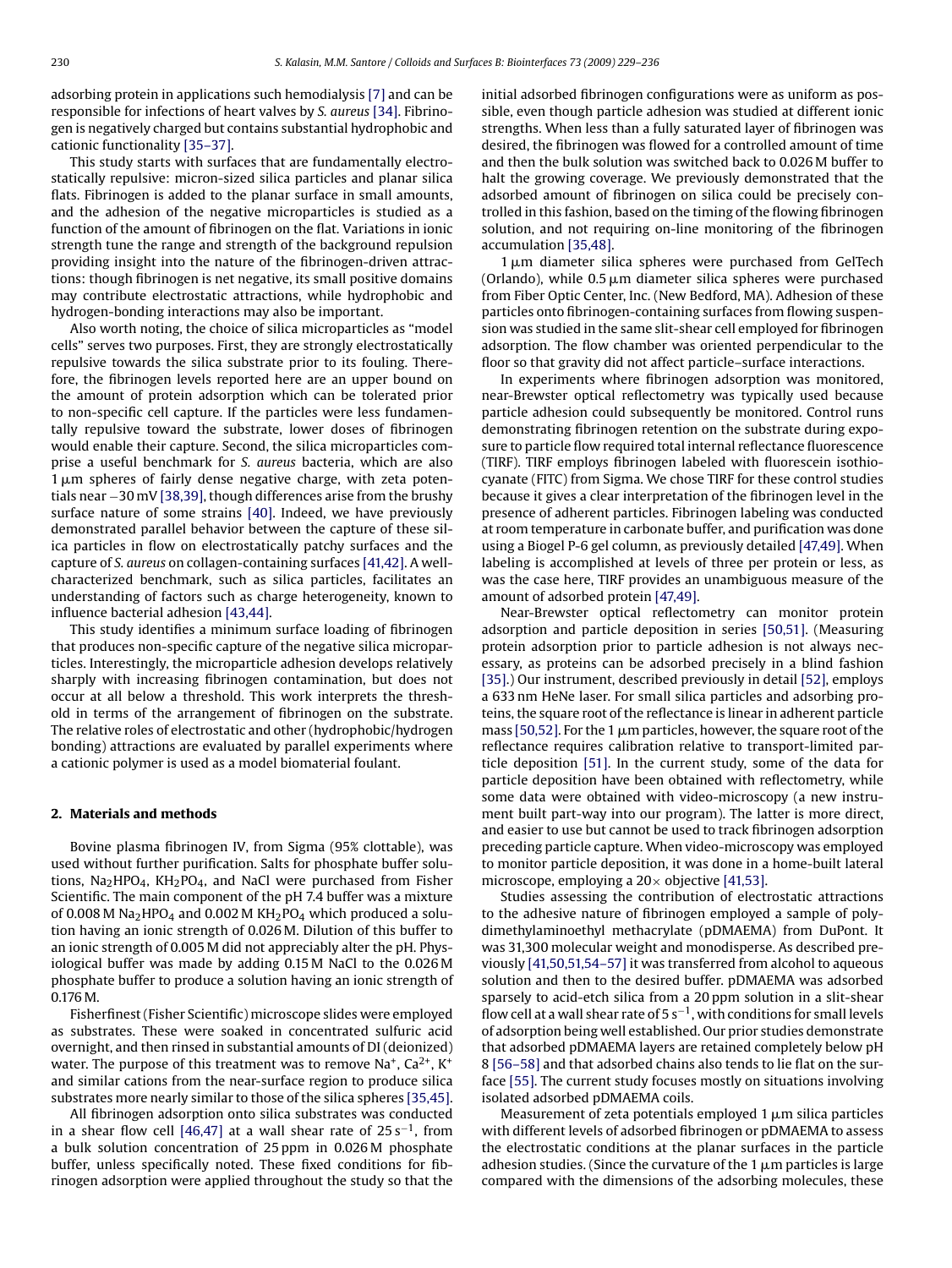<span id="page-2-0"></span>zeta potentials are expected to reasonably estimate those of the planar surfaces.) Protein or polymer solutions were mixed with dilute silica suspensions and incubated for sufficient time, typically overnight, that all the protein or polymer molecules could adsorb. (This was done for proportions such that the surfaces tended to be unsaturated, as was the case for the planar surfaces.) Adsorption was considered complete when longer incubation periods did not affect the zeta potential. Zeta potentials were measured on a Malvern Zetasizer Nano ZS instrument. Five separate runs were averaged at each concentration and data were checked to ensure that only a single sharp peak was present in each sample, indicating a single population.

## **3. Results and discussion**

## *3.1. Adsorption of fibrinogen and characterization of Fb-containing surfaces*

Fig. 1 shows the kinetic traces via TIRF for fibrinogen adsorption. Part A shows the runs conducted in buffers of different ionic strengths while Part B shows adsorption from *I* = 0.026 M buffer, followed by a change in conditions. Part A demonstrates that there is a substantial impact of ionic strength on the ultimate adsorbed amount of fibrinogen on silica, with the saturation coverage reduced as ionic strength is increased. This suggests that while there may be several factors contributing to the driving force for fibrinogen adsorption, electrostatic attractions between positively charge protein domains and negative silica become screened: at high ionic strength the driving force is dominated by other factors. Also in Fig. 1A, all the layers are retained when the bulk solution is switched back to a buffer having the same ionic strength as the adsorbing protein solution.

Because of the lower fibrinogen coverages at the higher ionic strengths, and our desire to fix the adsorbed fibrinogen con-



**Fig. 1.** (A) FITC-tagged fibrinogen adsorption on silica from buffers of three different ionic strengths, measured via TIRF. Arrow shows the time at which phosphate buffer, of the same ionic strength as during adsorption, was re-injected for all three runs, flushing the fibrinogen from the fluid space. (B) Adsorption of fibrinogen (25 ppm) from *I* = 0.026 M phosphate buffer at a wall shear rate of 25 s−1. After adsorption, 0.026 M phosphate buffer is re-injected, followed about 10 min later by 0.176 M phosphate-buffered saline. The inset highlights the reproducibility of the initial kinetics.

formation by conducting all fibrinogen deposition at the same ionic strength, we had to take care concerning the history for the fibrinogen adsorption runs relative to the conditions for the study of particle adhesion. Specifically, since fibrinogen was always adsorbed at *I* = 0.026 M, we needed to establish what would happen to the fibrinogen layer if the ionic strength were increased after fibrinogen adsorption.

Fig. 1B more closely approximates the protein adsorption protocols used in silica particle adhesion studies. Here, in run (i) fibrinogen is adsorbed from an *I* = 0.026 M phosphate buffer solution to saturation. In run (ii) *I* = 0.026 M buffer is re-injected before saturation to limit the adsorbed amount to give a lower coverage. In runs (i) and (ii), after the bulk solution is replaced with flowing 0.026 M phosphate buffer, both layers are retained, consistent with Fig. 1A. When the 0.026 M buffer is subsequently switched to *I* = 0.176 M buffer, however, the coverage decreases. In run (i), for a fully saturated fibrinogen layer, the adsorbed amount drops from about 4 to 2 mg/m<sup>2</sup> after the increase in ionic strength. Here the ultimate coverage is in good agreement with the run in Fig. 1A where the fibrinogen was adsorbed directly from 0.176 M buffer. In run (ii), the coverage is reduced in the unsaturated layer when buffer is re-injected. This suggests that even with limited levels of adsorbed fibrinogen, increases in ionic strength will remove some protein, introducing uncertainty into our particle deposition studies.

Because of the importance of establishing fibrinogen retention and knowing the amount of fibrinogen on the surface, we omitted adhesion experiments in 0.176 M buffer that did not involve fully saturated layers. We further confirmed, but do not show here, that fully saturated and partial layers of fibrinogen adsorbed from *I* = 0.026 M buffer are retained in buffers of lower ionic strength, as Fig. 1A would suggest. Also, we employed TIRF experiments with fluorescently tagged fibrinogen to establish that the fibrinogen coverage was not altered by flowing silica particles in the particle adhesion portions of the investigation. Finally, the inset of Fig. 1B shows the highly reproducible initial adsorption kinetics of these fibrinogen runs, allowing us to load controlled amounts of fibrinogen on the surface based on the timing of buffer re-injection.

Fig. 2 provides further perspective on the average electrostatic nature of fibrinogen-containing silica surfaces. Shown here are the zeta potentials of  $1 \mu m$  particles carrying different amounts of adsorbed fibrinogen, at the ionic strengths indicated. As zeta potential measurement requires a particulate substrate, the  $1 \mu m$ particles we had on-hand for the particle deposition experiments turned out to be convenient for these characterization studies. The *y*-axis of Fig. 2 illustrates that the zeta potential of the underlying bare silica surface becomes less negative with increasing ionic strength, as expected. This is due primarily to the compression of



**Fig. 2.** Zeta potentials of fibrinogen adsorbed onto  $1$ - $\mu$ m silica particles at three different ionic strengths. The inset shows the zeta potential of fibrinogen in free solution as a function of ionic strength. Curves have been drawn to guide the eye.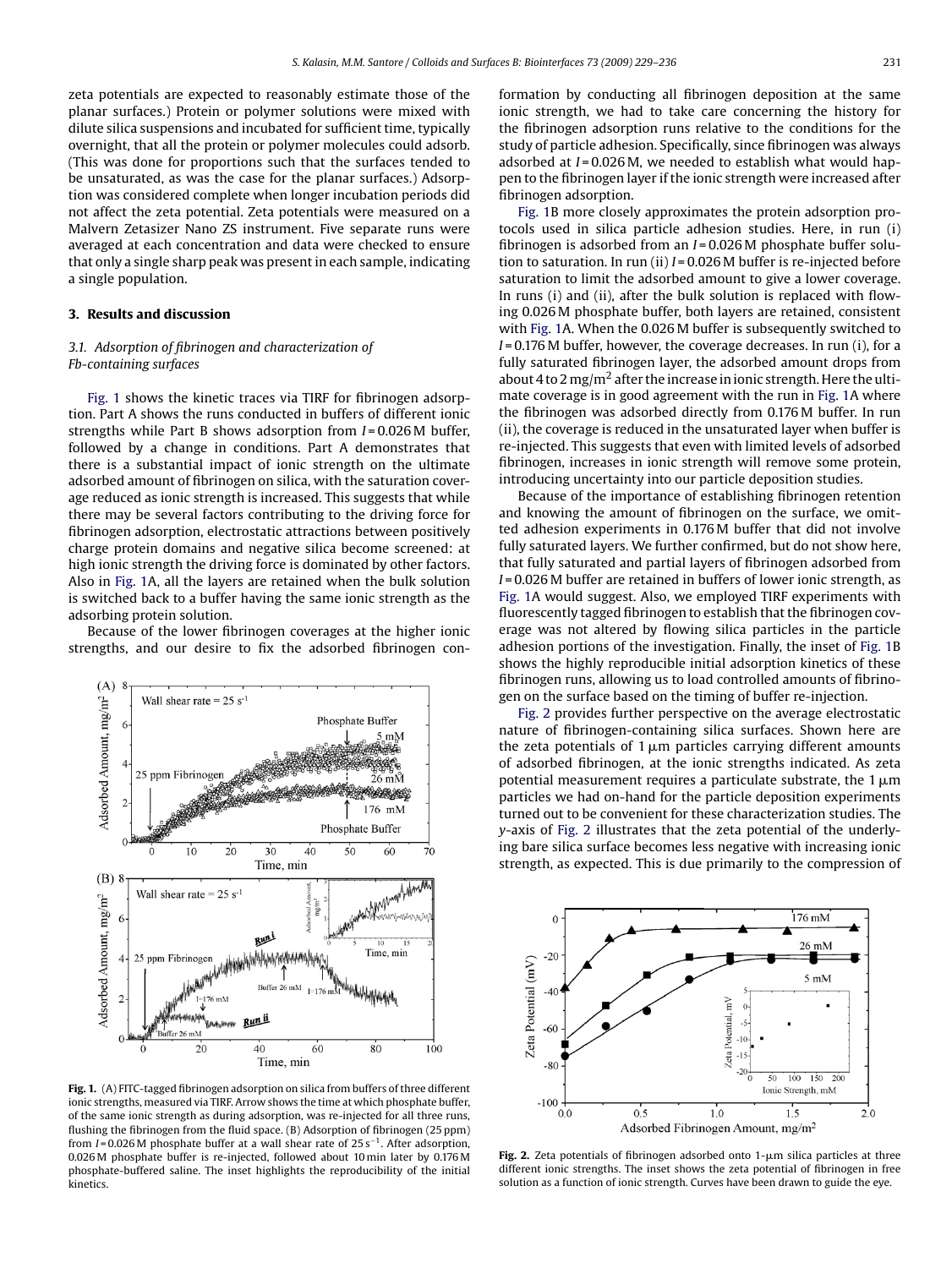<span id="page-3-0"></span>the double layer with added salt, while the position of the shear plane is relatively uninfluenced by the additional salt. Additionally, as pointed out by a reviewer, there may be some specific ion adsorption; however, our zeta potential data cannot determine if ion adsorption is taking place. As fibrinogen is added to the surface, in all cases, the magnitude of the zeta potential is also reduced and ultimately levels off at values close to the zeta potential of fibrinogen in free solution (shown in the inset), for each ionic strength.

The most important feature of [Fig. 2,](#page-2-0) relevant to the particle adhesion studies, is that regardless of the fibrinogen loading on the silica, the average electrostatic character of the surfaces is net negative and would be expected to repel approaching negative microparticles (and cells/bacteria), from a purely mean-field perspective. There are no conditions where the average surface character is net positively charged. This is consistent with zeta potentials of the fibrinogen molecules themselves: while different parts of the 47-nm long molecule have different local charge (for instance the net positive character of the central e-domain [\[36\]\),](#page-7-0) the overall charge on fibrinogen at pH 7.4 is negative. As fibrinogen is, overall, less negative than the silica surface to which it adsorbs, the zeta potential of silica with adsorbed fibrinogen is less negative than that of bare silica. Further, since fibrinogen and silica are both net negative, there is an overall repulsion working against fibrinogen adsorption; however, the localized interactions between positive fibrinogen domains and the silica may favor adsorption, along with hydrogen bonding and other interactions, especially those involving the water structure around silica and around the protein itself. Release of bound water will strongly favor adsorption by increasing the overall translational entropy.

[Fig. 2](#page-2-0) also illustrates that in *I* = 0.176 M phosphate-buffered saline, fibrinogen is nearly neutral, as opposed to being negative at lower ionic strength. This observation makes the impact of *I* = 0.176 M phosphate buffer on fibrinogen adsorption, in [Fig. 1, s](#page-2-0)urprising if one assumes that average electrostatic forces dominate. The combination of [Figs. 1 and 2](#page-2-0) therefore emphasizes the importance of local interactions in driving silica–fibrinogen interactions.

Fig. 3A illustrates the adsorption of pDMAEMA on silica, to be contrasted with fibrinogen adsorption in [Fig. 1A](#page-2-0) in the same buffers. Here, the saturated adsorbed amount, 0.35–0.55 mg/m<sup>2</sup>, of this polycation is small relative to saturated fibrinogen coverage, consistent with the lower 31,300 molecular weight of pDMAEMA relative to the 340,000 molecular weight of fibrinogen. While increased ionic strength slightly reduces the saturation coverage of pDMAEMA layers, the layers are each well-retained when buffer of the same ionic strength as used during adsorption is re-injected. This slight reduction in pDMAEMA coverage with increasing ionic strength is explained by screening of electrostatic attractions between the substrate and polymer chains, which is well-established [\[59\]. I](#page-7-0)n Fig. 3B, which is a similar plot to [Fig. 1B](#page-2-0), pDMAEMA layers, originally adsorbed in *I* = 0.026 M buffer are wellretained when the ionic strength is increased. This cannot be seen directly in the reflectometry runs of [Fig. 1B:](#page-2-0) when the higher ionic strength buffer is injected, the signal quickly rises due to bulk solution refractive index changes; however, when the original 0.026 M buffer is re-injected, the signal recovers its original level, indicating retention of the polymer layer. This is the case in run (i) with a saturated pDMAMEA layer, and also in run (ii) with a partial pDMAEMA layer whose coverage has been limited by re-injection of the 0.026 M buffer prior to saturation.

Fig. 4, which contains zeta potential data analogous to [Fig. 2](#page-2-0) for pDMAEMA on silica, illustrates that the composite surfaces possess a net negative charge as long as the adsorbed amount is below about 0.2–0.3 mg/m<sup>2</sup>, depending on ionic strength. At higher coverages, the surface can become slightly positively charged, though this is beyond the range of coverages relevant in the particle adhesion studies to follow. The average electrostatic character of these sur-



**Fig. 3.** Kinetic traces of pDMAEMA adsorption at a wall shear rate of 5 s<sup>−1</sup>. (A) From buffers of three different ionic strengths with re-injection of the same buffer after layer saturation. (B) From *I* = 0.026 M buffer, followed by re-injection of *I* = 0.026 M buffer, then *I* = 0.2 M buffer, and then 0.026 M buffer.

faces results from the net positive charge of the pDMAEMA and the relatively greater densities of the positive charge on the pDMAEMA compared to the negative charge density on the silica at this pH [\[54\].](#page-7-0)

#### *3.2. Silica particle adhesion on fibrinogen-containing surfaces*

[Fig. 5](#page-4-0) shows example particle deposition rate traces for  $1 \mu m$ silica particles adhering from flowing suspension (25 s<sup>-1</sup>) onto silica surfaces carrying different levels of fibrinogen, for phosphate buffers having ionic strengths of 0.005 and 0.026 M. The data are linear in time for the first 10 min, as shown here, and often for much longer times (order 100 min), with the slope strongly dependent on the amount of adsorbed fibrinogen. The linearity of these curves suggests that particle adhesion at any particular instant is controlled by the nature of the underlying surface in most cases (or by transport considerations when the particle–surface attractions are sufficiently strong that the intrinsic particle capture rate is rapid), not by the amount of particles deposited prior to the instant of



**Fig. 4.** Zeta potentials of pDMAEMA adsorbed onto 1-µm silica particles at three different ionic strengths. Lines have been drawn to guide the eye. Conditions are for pH 7.4.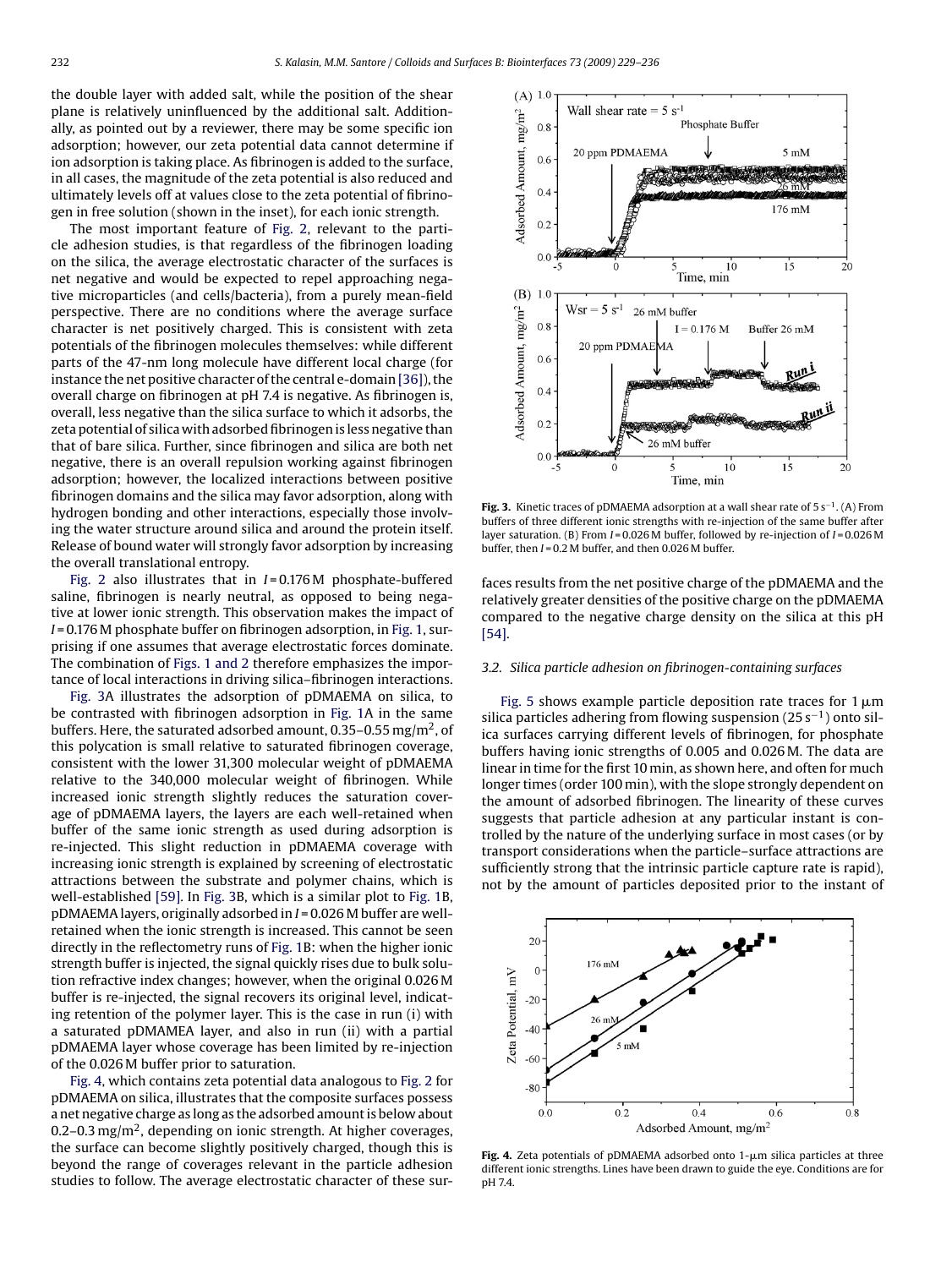<span id="page-4-0"></span>

Fig. 5. Amount of silica microspheres adhering to fibrinogen-containing silica flats in 5 and 26 mM, phosphate buffer. The fibrinogen surface loading is indicated on each curve.

interest. Hence the particle deposition rates reflect the interactions of single silica particles with the substrate.

The rate data of Fig. 5, along with other similar runs, are summarized in Fig. 6, which plots the *rate* of particle capture as a function of the loading of fibrinogen (or pDMAEMA) on the silica flat. The two rightmost data sets of Fig. 6A are for fibrinogen on the silica flat for buffer ionic strengths of 0.005 and 0.026 M. The data are quite reproducible so that the features of the curves, including the crossing of the data sets at a single point are meaningful. Indeed a detailed analysis of this form of data for particle capture on heterogeneous surfaces has recently been developed [\[53\].](#page-7-0) These data exhibit several important features. First, at high fibrinogen coverages of about 1.6 mg/m<sup>2</sup> or greater (saturated fibrinogen coverage is  $4 \text{ mg/m}^2$ ), the particle capture rate has reached the transport-limited ceiling,  $1.8 \,\mathrm{mg/m^2}$  min. These surfaces are



**Fig. 6.** (A) Adhesion rates of 1  $\mu$ m silica spheres on silica flats carrying different amounts of adsorbed fibrinogen or pDMAEMA. Different ionic strengths during particle capture are indicated. Data are the average of 2–3 runs, with typical error bars indicated. (B) Data from Part A, with the *x*-axis represented on a molecular rather than mass basis. pDMAEMA data are the dotted lines, fibrinogen is solid. In the fibrinogen studies, diamonds indicate *I* = 0.026 M, while upside down triangles indicate *I* = 0.005 M. In the pDMAEMA studies, circles indicate *I* = 0.176 M, squares indicate *I* = 0.026 M, and circles indicate *I* = 0.005 M.

extremely adhesive from the biocompatibility perspective. The observed maximum particle deposition rate quantitatively reproduces the calculated pseudo-steady state value  $(1.81 \,\mathrm{mg/m^2 min})$ for deposition/adsorption of a 1--m Brownian particle/molecule in a slit-shear cell, which is based on the Leveque solution to the convection diffusion equation [\[60\]. A](#page-7-0)t the other extreme, depending on ionic strengths, fibrinogen coverages below about 0.55 mg/m2 are too low to adhere micron-scale silica particles. Importantly, it appears that small amounts of fibrinogen adsorption can be tolerated before negatively charged micron scale objects begin to foul the surface. Of course, one would expect that surfaces with less dense negative charge than silica, when contaminated with small amounts of fibrinogen, will become adhesive at lower fibrinogen coverages.

The capture of  $1\text{-}\mu\text{m}$  particles on these fibrinogen-containing surfaces exhibits an adhesion threshold, a coverage of fibrinogen below which silica particles do not adhere. The adhesion threshold indicates that multiple fibrinogen molecules are involved in the capture of each microparticle. This interpretation becomes evident if one considers the opposite extreme, a situation where the data pass through the origin, rather than exhibiting the finite *x*intercept. If data intersect the origin, then a surface containing any amount of fibrinogen, no matter how small, would be able to capture flowing microparticles. In the extreme, a surface that carried only a single adsorbed fibrinogen molecule would be able to capture one flowing microparticle at an infinitely small rate. Our observation of a positive *x*-intercept (adhesion threshold) therefore reveals that multiple adhesive molecules are involved in the capture of each microparticle. This is sometimes referred to as multi-valent binding or particle capture.

The impact of ionic strength on fibrinogen-mediated particle capture is consistent with the explanation of multi-valent particle binding in the previous paragraph, combined with the previously confirmed [\[35\]](#page-6-0) random arrangement of fibrinogen on the substrate. First, it is seen in Fig. 6 that the threshold shifts rightward to higher adsorbed amounts of fibrinogen as the ionic strength is reduced. The reason for this is made clear in Fig. 7, which illustrates a particle



**Fig. 7.** The radius of the electrostatically interactive area between a planar substrate and a sphere.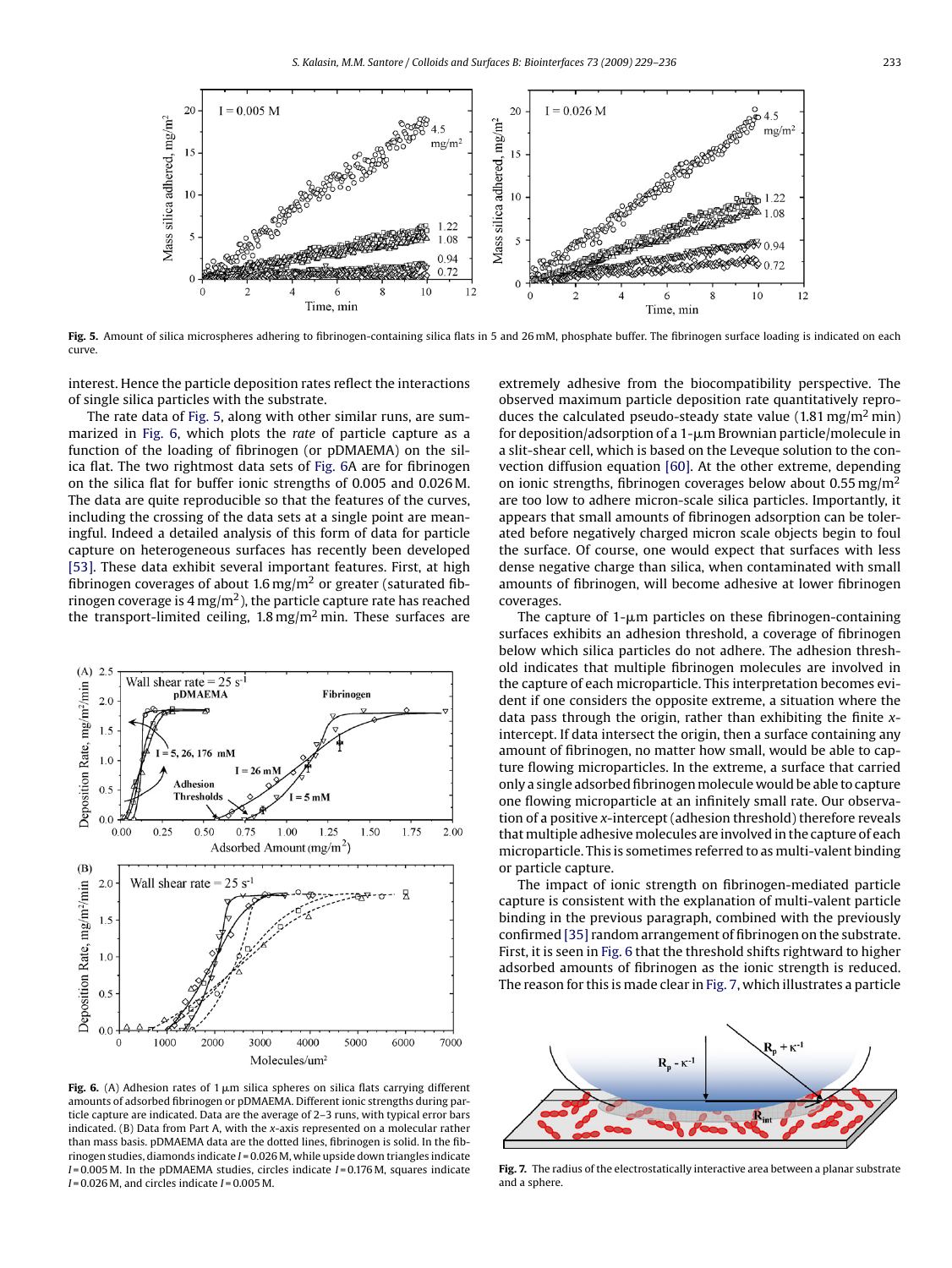interacting with a planar surface. When the repulsive component of the interaction is electrostatic, the amount of planar surface that exerts force on the particle is given by the intersection of a Debye shell around the particle with the planar surface itself. From right triangles, one derives  $R_{\rm int}$  = 2( $R_{\rm p}$  $\kappa^{-1}$  ) $^{1/2}$ , with  $R_{\rm p}$  the particle radius. For *I* = 0.005 and 0.026 M (with *R*<sub>p</sub> = 0.5 µm), *R*<sub>int</sub> = 89.4 and 63.2 nm, respectively. These values are considerably smaller than the microparticles themselves. Particles will be captured when sufficiently large numbers of fibrinogen molecules are present within this interactive area, for a particular position of the particle near the surface. Since the fibrinogen is randomly distributed, some regions of the surface will be more adhesive than others. When  $R_{int}$  is relatively small, at high ionic strengths or for small particles/cells, the particle–surface interaction is highly susceptible to particle adhesion on 'hot spots' which contain above-average local fibrinogen concentrations. When  $R_{int}$  is large (at low ionic strength or for large particles/cells), the particle sees a more average surface character, which is net negative (per the zeta potentials of [Fig. 2\).](#page-2-0) Therefore, conditions with large *R*int require greater loadings of attractive molecules such as fibrinogen for particle capture.

Included in [Fig. 6A](#page-4-0) are data for surfaces containing small amounts of pDMAEMA rather than fibrinogen. These data, which lie to the left side of the graph, demonstrate that adsorbed pDMAEMA coils capture silica spheres in a manner similar to the action of fibrinogen, although the data are shifted so microsphere capture by pDMAEMA occurs at lower surfaces masses relative to the adsorbed amounts of fibrinogen needed for particle capture. The comparison is a useful one because of our prior studies with pDMAEMA, albeit at pH 6.1 rather than 7.4, render it a well-understood system [\[41,50,51,53\]. I](#page-7-0)t was shown how silica microparticle adhesion is controlled by action of the electrostatically attractive pDMAEMA patches (11 nm in diameter, positively charged, lying flat to the surface) in a background field that is electrostatically repulsive. The pDMAEMA data in [Fig. 6](#page-4-0) at pH 7.4 are similar to the prior studies at pH 6 with a few small differences. At pH 7.4 in this paper, the silica is more negative than at pH 6. Also, in the current work at pH 7.4, the pDMAEMA carries slightly less positive charge (in [Fig. 4\)](#page-3-0) than it did at pH 6 [\[54\].](#page-7-0)

With the pDMAEMA–silica system of [Fig. 6, a](#page-4-0)n adhesion threshold shifts in the same manner with ionic strength as was observed for fibrinogen; however, the threshold and indeed the entire data sets occur at much lower pDMAEMA coverages, in units of mg/m<sup>2</sup>. This is because pDMAEMA is a lower molecular weight molecule whose surface saturation, at pH 7.4 and an ionic strength of 0.026 M occurs near  $0.5 \,\text{mg/m}^2$ . Also, as shown in [Figs. 2 and 4,](#page-2-0) only small amounts of pDMAEMA are needed to alter the silica zeta potential compared with the amounts of adsorbed fibrinogen. Returning back to [Fig. 6, v](#page-4-0)ariations in ionic strength cause the fibrinogen and pDMAEMA data sets each to cross. We previously demonstrated that the crossing is a result of the random placement of adhesive elements, and the coverage where the crossing occurs gives an estimate of the local concentration of adhesive elements within the interactive radius, required for adhesion [\[53\]. T](#page-7-0)he series with pDMAEMA also contains data in *I* = 0.176 M phosphate-buffered saline, which continues the trend of ionic strength, further upholding the arguments concerning the impact of Debye length on the interactive area, convoluted with the statistics of random "sticker" placement.

[Fig. 6B](#page-4-0) renormalizes the *x*-axis of [Fig. 6A](#page-4-0) so that fibrinogencontaining and pDMAEMA-containing surfaces can be more directly compared. If one considers the average numbers of molecules per unit area on the silica, rather than the adsorbed mass, one finds quantitatively similar (though not identical behavior) results for microparticle capture rates. This suggests that each fibrinogen or pDMAEMA molecule contributes nearly the same attractive energy towards approaching silica spheres, and also that roughly the same numbers of pDMAEMA or fibrinogen molecules are locally involved in the capture of each microparticle.

Simulated particle capture data at pH 6.1, where the silica background charge is weaker and the pDMAEMA patches are more positively charged compared with the current study, reveal the exact numbers of pDMAEMA patches involved in microparticle capture [\[53\]. T](#page-7-0)hese prior results set a lower bound on the number of molecules involved in microparticle capture in the current study: at an ionic strength of 0.005 M corresponding to a Debye length,  $\kappa^{-1}$ , of 4.2 nm, at least 40 pDMAEMA patches were needed to capture each microparticle. At  $I = 0.026$  M ( $\kappa^{-1} = 2.0$  nm) the figure was 20 pDMAEMA patches. And for  $\kappa^{-1}$  = 1 nm, 10 patches were needed. We expect, greater numbers of polymer coils/proteins, to be involved in the capture of each microparticle in the current work, but these figures should be the same order of magnitude.

An important difference between pDMAEMA and fibrinogen is that pDMAEMA is positively charged at pH 7.4 while fibrinogen is net negative. When the molecules adsorb on silica at low concentrations, [Fig. 2](#page-2-0) suggests that the electrostatic environment around the pDMAEMA patches is slightly positive while around the adsorbed fibrinogen it is still net negative, approaching neutrality at higher ionic strengths. The observation of the similar adhesion rate signatures in [Fig. 6B](#page-4-0) suggests, however, similar mechanisms for particle adhesion: adsorbed fibrinogen molecules act as distinct adhesive elements with net attraction towards approaching microparticles. In the case of pDMAEMA the attractions were a combination electrostatic and van der Waals interactions, with the latter dominated by the underlying silica. In the case of fibrinogen, the attractions may result from a combination of electrostatics, hydrophobicity, and donor-acceptor interactions such as hydrogen bonding, in addition to van der Waals interactions. Interestingly, though the fibrinogen is net negatively charged, its positive central domain may be accessible when it is adsorbed, and may dominate the negative regions of the molecule.

## *3.3. Fibrinogen in physiological buffer*

When silica microparticles were flowed over fibrinogencontaining silica surfaces in *I* = 0.176 M phosphate-buffered saline, no particle capture was seen at any fibrinogen loading. This was the case even for saturated fibrinogen layers, near 2.0 mg/m<sup>2</sup>. Thus these ionic conditions appear to be ones where fibrinogen is modestly attractive to silica (enough so to adsorb in [Fig. 1\),](#page-2-0) but once adsorbed, it is not substantially attractive towards gently flowing silica microspheres. This apparent paradox speaks to the conformation of the adsorbed fibrinogen. It may be the case that not all faces of the fibrinogen molecule are equally attracted to silica, and fibrinogen adsorbs with a silica-philic face preferentially towards the silica flat. Thus when the ionic strength is raised, the outward facing portion of the molecule has weaker interactions with new silica surfaces than the face of the fibrinogen which had originally adsorbed.

A number of control runs were conducted to reinforce this result: first, a TIRF experiment employing fluorescently tagged fibrinogen revealed that flowing silica microparticles did not remove fibrinogen from the substrate at these ionic conditions. Second, for a fibrinogen coverage of 2.0 mg/m<sup>2</sup> corresponding to saturation in 0.176 M buffered saline, there was no silica particle capture at an ionic strength of 0.176 M. However, in a continuation of this run, reversal of the ionic strength back to 0.026 or 0.005 M enabled rapid transport-limited silica particle capture, as reported in [Fig. 6.](#page-4-0) This demonstrates that the impact of ionic strength on the ability of adsorbed fibrinogen to adhere additional silica particles is reversible with changes in ionic strength, and likely is a direct result of immediate fibrinogen–silica and silica–silica interactions, rather than slower protein reconformations. (The time course of changing the ionic conditions was a few minutes.)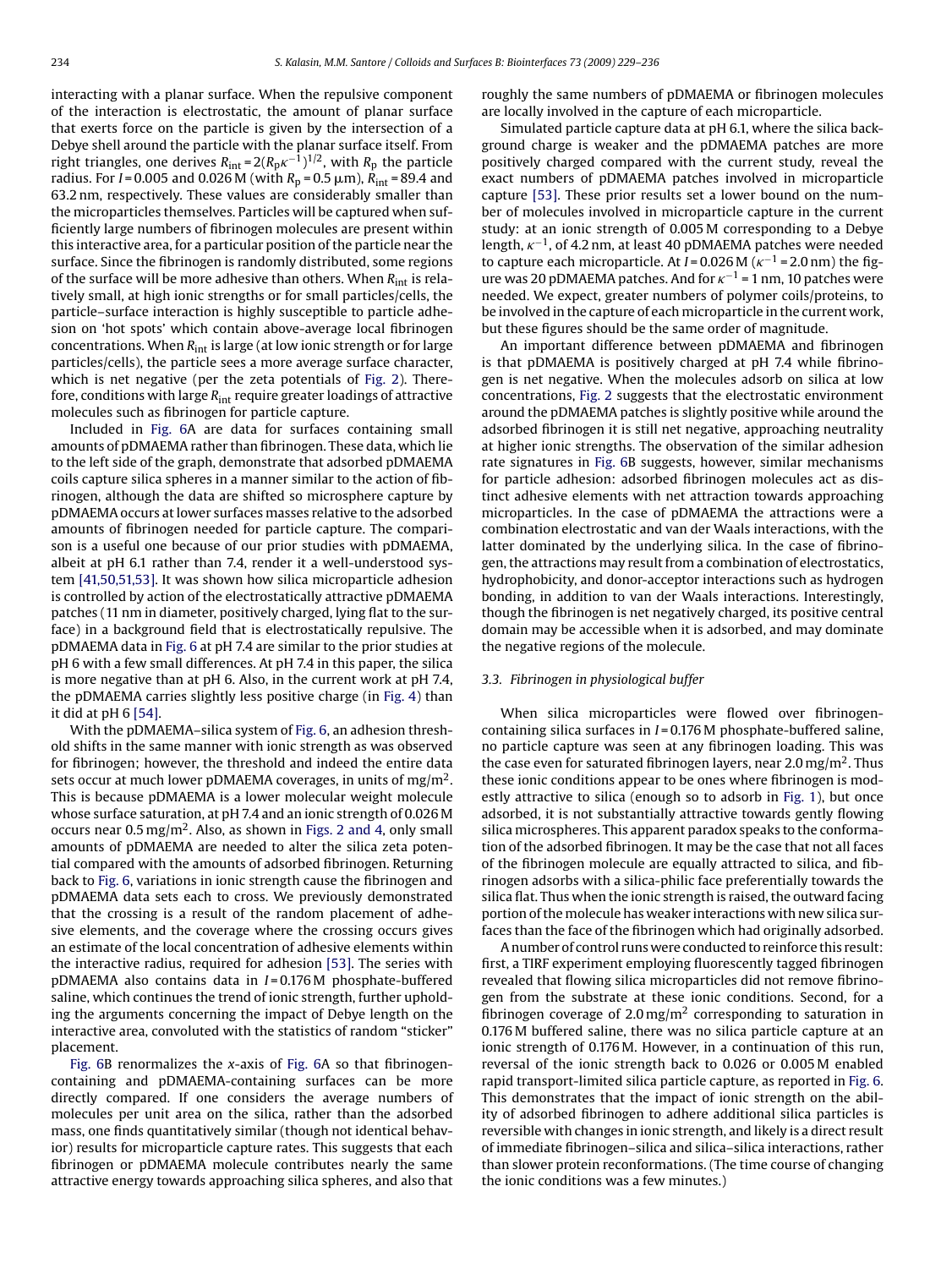<span id="page-6-0"></span>The observation that adsorbed fibrinogen does not capture silica particles at physiological ionic strength is surprising. While we have demonstrated that the affinity of fibrinogen for silica is reduced at the high ionic strength compared with its adsorption at low ionic strength, fibrinogen attraction to silica in the *I* = 0.176 M buffer is far from eliminated. Indeed, [Fig. 2](#page-2-0) shows that saturated layers of fibrinogen on silica (or silica surfaces carrying greater than  $0.5 \,\text{mg/m}^2$ ) are nearly net neutral at the ionic strength of 0.176 M, while there is a substantial net negative character to the same surfaces at lower ionic strengths. Therefore, from the perspective of average surface properties, higher ionic strengths should favor particle adhesion by making the relative contributions of van der Waals attractions more important than electrostatic repulsions. (The ability of pDMAEMA patches to capture silica spheres at high ionic strengths in [Fig. 6](#page-4-0) reinforces this point.) Therefore, the stabilizing mechanism that prevents fibrinogen from capturing the microspheres at high ionic strengths could be screening of the electrostatic attractions between positive regions of fibrinogen and the negative silica particles. Screened attractions involving electrostatically heterogeneous surfaces has been proposed to explain the reduced adhesion of some bacteria at elevated ionic strengths [25], and we have quantitatively demonstrated the range of heterogeneities where ionic strength reduces versus increases net attractions [\[53\].](#page-7-0)

Alternatively, there exist reports of the influence of hydration forces on protein–surface interactions, suggesting that hydration forces at elevated salt concentrations contribute to the inability of adsorbed fibrinogen to capture negative microparticles. For instance, Tsapikouni et al. find diminished attractions between fibrinogen-coated silica spheres and mica flats in their atomic force microscopy studies at elevated (0.5 M) salt concentrations, and attribute the effect to hydration of  $Na<sup>+</sup>$  ions [\[61,62\], w](#page-7-0)hich were previously shown to be trapped at high concentrations on negative surfaces [\[63\]. M](#page-7-0)olina-Bolivar and Ortega-Vinuesa also argue for the stabilizing effects of hydration forces from adsorbed proteins on colloidal stability [\[64\].](#page-7-0)

#### **4. Summary and conclusions**

This study demonstrated how small amounts of fibrinogen adsorbed onto negatively charged surfaces can facilitate capture of micron-sized particles, overcoming the net negative surface character which includes the adsorbed fibrinogen molecules themselves. As the silica surfaces used in this study are among the most densely negatively charged surfaces that one might encounter in biomaterial and diagnostic applications, the  $0.5 \,\text{mg/m}^2$  fibrinogen thresholds that produced adhesion of silica microspheres represent an upper bound on the amount of adsorbed protein that can lead to surface fouling by cells and other particulates. This figure could be used as a quantitative guideline for the assessment of "protein resistance" and "biocompatibility", terms which are employed broadly to materials whose protein resistance may not be sufficient to avoid cell adhesion.

A related observation was that no silica particle adhesion was found to occur below the adhesion threshold of fibrinogen: for fibrinogen loadings below about 0.5 mg/m<sup>2</sup>, the microparticles were stabilized against adhesion by electrostatic repulsion. The observation of the threshold, with a complete lack of particle capture at lower fibrinogen loadings, indicated that when particles did adhere (at fibrinogen loadings above 0.5 mg/m<sup>2</sup>) they adhered only to regions which contained multiple fibrinogen molecules within a contact radius. This mechanism of particle capture was facilitated by the random arrangement of the adsorbed fibrinogen and the finite probability that some regions of the surface contained above-average local fibrinogen concentrations. These conclusions are supported by the similar behavior of silica particle capture by small levels of cationic polymer. Though the fibrinogen molecules

are generally negative (contrasted with the positive charge of the cationic pDMAEMA coils), the comparison illustrates how particle capture is affected by ionic strength when the repulsive component of the interaction is electrostatic. Comparison to the electrostatic system allowed us to place a lower bound on the numbers of fibrinogen involved in microsphere capture, order 10–40 for the range of ionic strengths studied.

## **Acknowledgements**

This work was made possible by NSF grants CBET-0428455 and BMAT-0805061, and aid from the UMass-Baystate initiative.

#### **References**

- [1] M. Herrmann, P.E. Vaudaux, D. Pittet, R. Auckenthaler, P.D. Lew, F. Schumacherperdreau, G. Peters, F.A. Waldvogel, Journal of Infectious Diseases 158 (1988) 693–701.
- [2] P. Vaudaux, D. Pittet, A. Haeberli, E. Huggler, U.E. Nydegger, D.P. Lew, F.A. Waldvogel, Journal of Infectious Diseases 160 (1989) 865–875.
- [3] P. Toy, L.W. Lai, T.A. Drake, M.A. Sande, Infection and Immunity 48 (1985) 83–86. [4] P. Vaudaux, R. Suzuki, F.A. Waldvogel, J.J. Morgenthaler, U.E. Nydegger, Journal
- of Infectious Diseases 150 (1984) 546–553.
- [5] P.E. Vaudaux, F.A. Waldvogel, J.J. Morgenthaler, U.E. Nydegger, Infection and Immunity 45 (1984) 768–774. [6] P. Vaudaux, H. Yasuda, M.I. Velazco, E. Huggler, I. Ratti, F.A. Waldvogel, D.P. Lew,
- R.A. Proctor, Journal of Biomaterials Applications 5 (1990) 134–153.
- [7] P. Francois, J. Schrenzel, C. Stoerman-Chopard, H. Favre, M. Herrmann, T.J. Foster, D.P. Lew, P. Vaudaux, Journal of Laboratory and Clinical Medicine 135 (2000) 32–42.
- [8] A.L. Cheung, V.A. Fischetti, Journal of Infectious Diseases 161 (1990) 1177–1186. [9] D. McDevitt, P. Francois, P. Vaudaux, T.J. Foster, Molecular Microbiology 11
- (1994) 237–248. [10] G.S. Chhatwal, K.T. Preissner, G. Mullerberghaus, H. Blobel, Infection and Immu-
- nity 55 (1987) 1878–1883. [11] O.D. Liang, M. Maccarana, J.I. Flock, M. Paulsson, K.T. Preissner, T. Wadstrom,
- Biochimica Et Biophysica Acta 1225 (1993) 57–63. [12] M. Herrmann, S.J. Suchard, L.A. Boxer, F.A. Waldvogel, P.D. Lew, Infection and
- Immunity 59 (1991) 279–288.
- [13] M. Herrmann, J. Hartleib, B. Kehrel, R.R. Montgomery, J.J. Sixma, G. Peters, Journal of Infectious Diseases 176 (1997) 984–991.
- [14] P. Francois, P. Vaudaux, T.J. Foster, P.D. Lew, Medecine Et Maladies Infectieuses 27 (1997) 143–149.
- [15] R.B. Dickinson, J.A. Nagel, D. McDevitt, T.J. Foster, R.A. Proctor, S.L. Couper, Infection and Immunity 63 (1995) 3143–3150.
- [16] R.B. Dickinson, Journal of Colloid and Interface Science 190 (1997) 142–151.
- [17] H.L. Ma, R.B. Dickinson, Journal of Theoretical Biology 226 (2004) 237–250.
- [18] E. Evans, Annual Review of Biophysics and Biomolecular Structure 30 (2001) 105–128.
- [19] E. Evans, Faraday Discussions (1998) 1–16.
- [20] R. Merkel, P. Nassoy, A. Leung, K. Ritchie, E. Evans, Nature 397 (1999) 50–53.
- [21] Y. Liu, J. Strauss, T.A. Camesano, Biomaterials 29 (2008) 4374–4382. [22] H.J. Busscher, W. Norde, H.C. Van der Mei, Applied and Environmental Micro-
- biology 74 (2008) 2559–2564.
- [23] D.H. Kim, A.L. Klibanov, D. Needham, Langmuir 16 (2000) 2808–2817.
- [24] D.A. NopplSimson, D. Needham, Biophysical Journal 70 (1996) 1391–1401.
- [25] H.J. Busscher, B. van de Belt-Gritter, R.J.B. Dijkstra, W. Norde, H.C. van der Mei, Langmuir 24 (2008) 10968–10973. [26] C.P. Xu, B. van de Belt-Gritter, R.J.B. Dijkstra, W. Norde, H.C. van der Mei, H.J.
- Busscher, Langmuir 23 (2007) 9423–9428.
- [27] A. Roosjen, H.C. van der Mei, H.J. Busscher, W. Norde, Langmuir 20 (2004) 10949–10955.
- [28] K. Vacheethasanee, J.S. Temenoff, J.M. Higashi, A. Gary, J.M. Anderson, R. Bayston, R.E. Marchant, Journal of Biomedical Materials Research 42 (1998) 425–432.
- [29] S.F. Chen, J. Zheng, L.Y. Li, S.Y. Jiang, Journal of the American Chemical Society 127 (2005) 14473–14478.
- [30] N.P. Huang, R. Michel, J. Voros, M. Textor, R. Hofer, A. Rossi, D.L. Elbert, J.A. Hubbell, N.D. Spencer, Langmuir 17 (2001) 489–498.
- [31] G.L. Kenausis, J. Voros, D.L. Elbert, N.P. Huang, R. Hofer, L. Ruiz-Taylor, M. Textor, J.A. Hubbell, N.D. Spencer, Journal of Physical Chemistry B 104 (2000) 3298–3309.
- [32] L. Andruzzi, W. Senaratne, A. Hexemer, E.D. Sheets, B. Ilic, E.J. Kramer, B. Baird, C.K. Ober, Langmuir 21 (2005) 2495–2504.
- [33] B. Zdyrko, P.B.Y. Ofir, A.M. Alb, W.F. Reed, M.M. Santore, Journal of Colloid and Interface Science 322 (2008) 365–374.
- [34] Y.A. Que, J.A. Haefliger, L. Piroth, P. Francois, E. Widmer, J.M. Entenza, B. Sinha, M. Herrmann, P. Francioli, P. Vaudaux, P. Moreillon, Journal of Experimental Medicine 201 (2005) 1627–1635.
- [35] A. Toscano, M.M. Santore, Langmuir 22 (2006) 2588–2597.